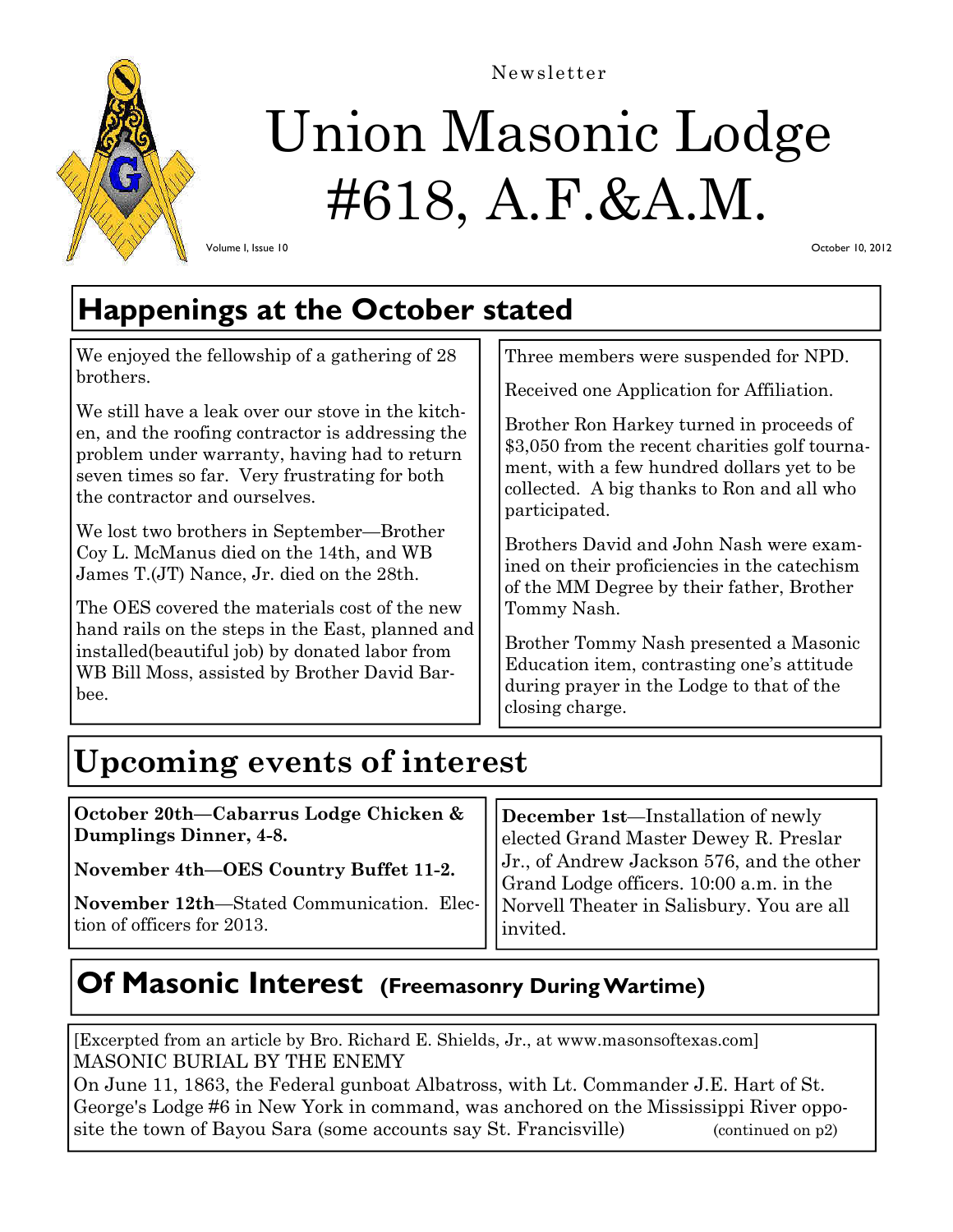### **October Birthdays (by age)**

| (sorted by current age)<br><b>HARTSELL SR</b><br><b>Age Birth Date Name</b><br>67 10/02/1945 THOMAS M. LITTLE<br>86 10/24/1925 BYRON H. BEAT-<br>65 10/16/1946 JOHN G. HATH-<br>l TY<br><b>COCK</b><br>77 10/12/1934 LEROY<br>63 10/24/1948 WILLIAM O.<br><b>MCMANUS</b><br><b>BLACK JR</b><br>[74 10/09/1938 JIMMIE BARBEE | 51 10/26/1960 ROBERT C.<br><b>MCEACHERN</b><br>47 10/05/1965 AUGUSTUS N.<br><b>JAMES</b><br>37 10/21/1974 WALTER A. BUNT<br>JR |
|-----------------------------------------------------------------------------------------------------------------------------------------------------------------------------------------------------------------------------------------------------------------------------------------------------------------------------|--------------------------------------------------------------------------------------------------------------------------------|
|-----------------------------------------------------------------------------------------------------------------------------------------------------------------------------------------------------------------------------------------------------------------------------------------------------------------------------|--------------------------------------------------------------------------------------------------------------------------------|

### **November Birthdays (by age)**

| <b>AGE / BIRTH DATE REPORT</b>                | 61 11/21/1950 VINCENT J.     | 55 11/27/1956 DAVID E.      |
|-----------------------------------------------|------------------------------|-----------------------------|
| (sorted by age)<br><b>Age Birth Date Name</b> | <b>D'ANDREA</b>              | <b>FLOYD</b>                |
| 81 11/09/1930 DAVID L. WAR-                   | 59 11/06/1952 RONNIE J. MOR- | 54 11/02/1957 PERRY L. SAMS |
| <b>WICK</b>                                   | <b>GAN</b>                   | 23 11/06/1988 JAMES C.      |
| 73 11/18/1938 RONALD A.                       | 57 11/05/1954 DENNIS R.      | <b>GREENE</b>               |
| <b>HARKEY</b>                                 | <b>KIKER</b>                 | 18 11/16/1993 JOHN R. NASH  |
| 67 11/27/1944 WALKER A.                       | 55 11/01/1956 CARL B. MOORE  |                             |
| <b>HARKEY</b>                                 | $\mathbf{I}$                 |                             |

### **Of Masonic Interest (Freemasonry During Wartime)**

(continued from p1)

which was 15 miles above the Rebel fortification Port Hudson. The gunboat was part of the ships laying siege to Port Hudson, Louisiana. Commander Hart had been in a delirium for many days and was confined to quarters. A shot rang out and the ship's executive officer Theodore E. Dubois and the doctor found the commander dead. The officers of the ship, not wanting to bury their commander in the river, sent a flag of truce ashore to discover if there was a local Masonic Lodge. William W. Leake, the acting Master of the lodge in Bayou Sara was approached by Captain Samuel White, who lived near the river, to hold a Masonic funeral for Commander Hart. Brother Leake replied, "As a soldier of the Confederate Army, I think it is my duty. As a Mason, I know it is my duty." On June 13th, a few members of the local lodge in Masonic regalia gathered and met the procession of 50 men from the Albatross under a flag of truce at the top of a hill. Brothers Benjamin F. and Samuel F. White of Bayou Sara, the surgeon and the two officers of the gunboat who were Masons were in the procession along with a squad of marines at "trail arms." Leake and the local Brothers marched in

(continued on p3)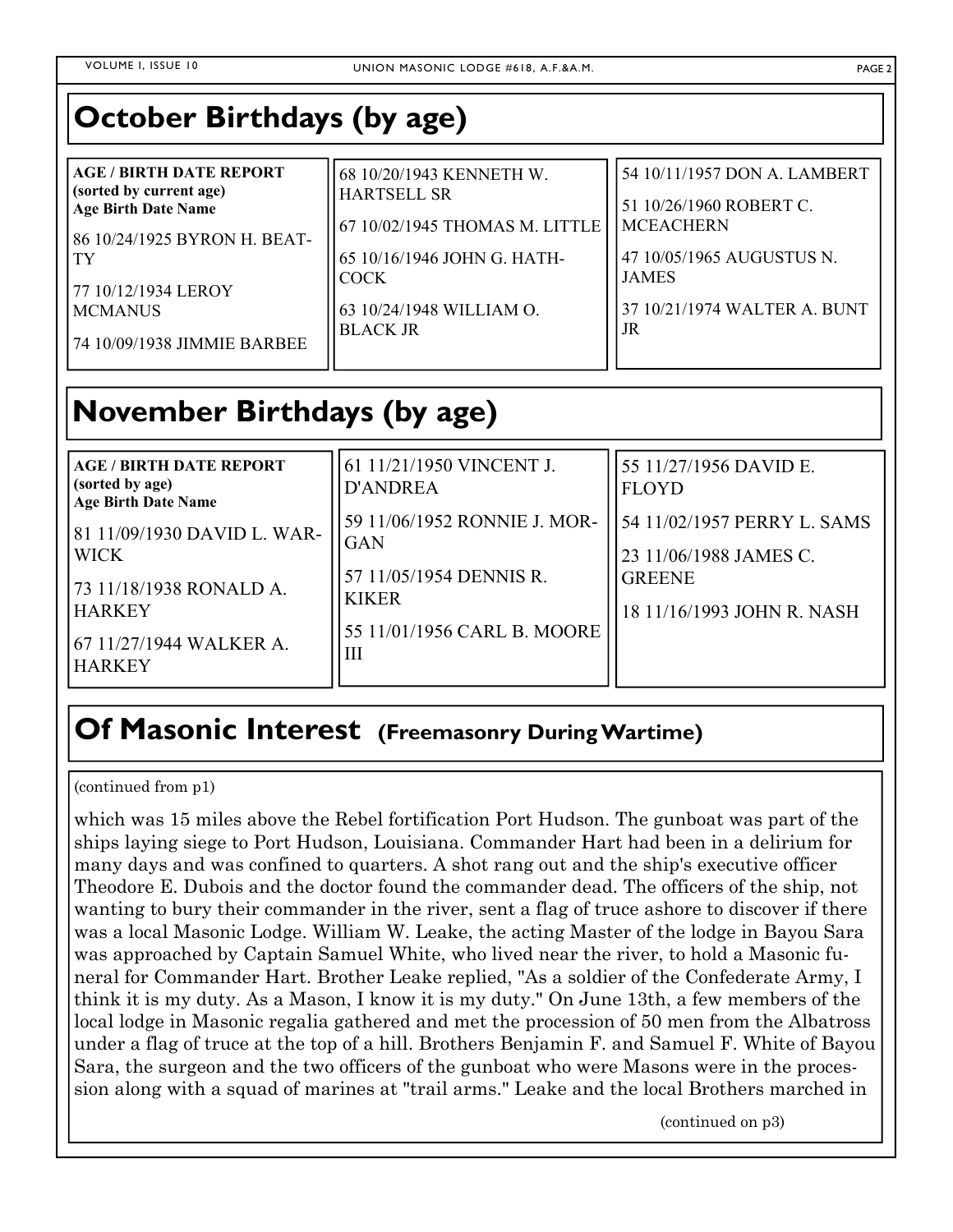#### (continued from p2)

front of the corpse to Grace Episcopal Church Cemetery and buried Brother Hart in the Masonic Section with military and Masonic honors with the service of the Episcopal Church read over him. Brother Leake led the Masonic part of the services. The US Surgeon and officers asked the Brothers to join them on the Albatross for dinner but they declined. The surgeon then offered to supply Brother Leake with medicines for his family. Brother Leake declined but later the surgeon sent a few medicines to Leake through Brother Samuel White.

Hart's grave was marked with a wooden head plate for many years, and eventually a permanent marker covering the whole grave was dedicated. The marker states: "This monument is dedicated in loving tribute to the universality of Freemasonry."

#### HIS PLEASURE TO GIVE THEM RELIEF

Toward the end of the Civil War a number of Confederate prisoners of war were being held in the vicinity of Winchester, Virginia, where they were guarded by a regiment of Ohio troops. One afternoon a young major accompanied the regimental surgeon on his hospital rounds among the prisoners.

The young officer noticed that although the surgeon stopped at each bed, at some he gave tobacco, sometimes some money which he peeled from a large roll in his pocket and to others, advice that had nothing to do with the patient's medical condition. The major's curiosity was raised as to why this surgeon would give aid over and above what was expected to the dirty, ragged prisoners. The surgeon replied that he was a Mason and that since the wounded prisoners were Masons, "it was not only his duty but also his pleasure to relieve their wants to the limit of his ability, regardless of their rank or condition."

The major, touched by these actions, expressed a wish to become a Mason. At that period of time, many lodges ignored jurisdictional lines or length of residence. Later these actions would cause many headaches for the various Grand Lodges but at this point were just part of the war. Thus, Hiram Lodge #21 of Winchester elected him to receive the degrees which he proceeded to do.

The lodge had had a fluctuating membership for the past 4 years since the town was constantly changing hands as the armies moved up and down the Shenandoah Valley. At times, the Federals had a majority in the lodge and at other times the Confederates did. After the final defeat of the Confederate Army at Cedar Creek in October, 1864, things finally settled down, and the lodge looked again to hold meetings while under Northern occupation. In order to do so, Brothers Brent and Legge received a letter of introduction to General Phil Sheridan from the Honorable Montgomery Blair of Baltimore Postmaster General in President Abraham Lincoln's cabinet. With this letter of introduction, they were able to get an audience with General Sheridan. When they met with the general, he was surrounded by his staff and orderlies. After showing their credentials, the Brothers stated their purpose was to ask for permission to reopen the Masonic Lodge. General Sheridan, in view of his known political and religious affiliations, turned them down. At that point, Dr. C.H. Allen, a surgeon on Sheridan's staff and a member of Aurora Lodge #22 Montpelier, Vermont, supported the

(continued on p4)